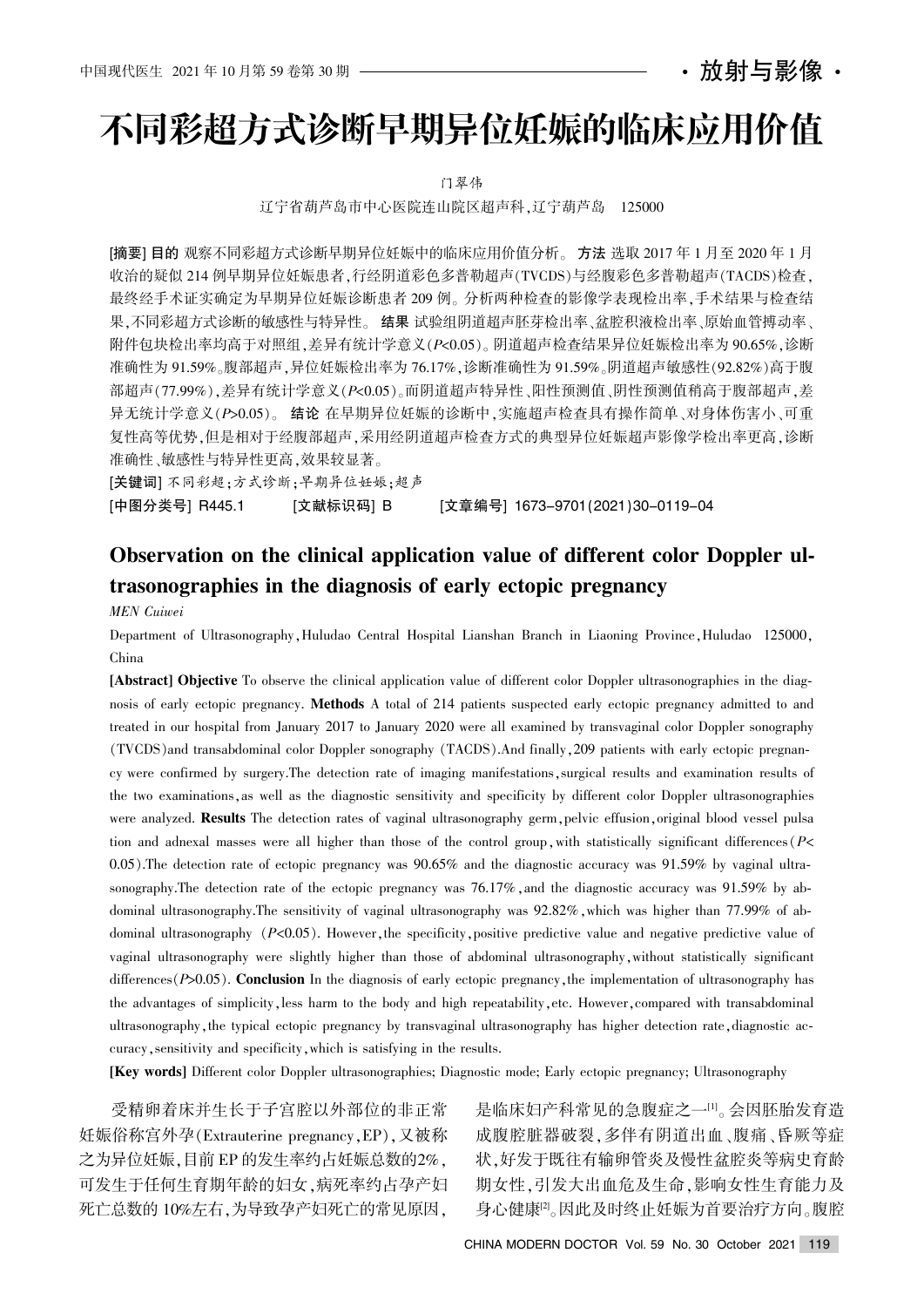镜作为一种微创治疗手段发展迅速,其具有创伤小、术 后恢复快等优势,应用越来越广泛且安全,可准确定 位病灶部位,已逐步应用到异位妊娠的临床治疗中[3]。 但即使再优秀的治疗手段,如果缺少术前准确的诊 断,仍将严重的危害到患者的生命安全吗。本研究选取 近期收治疑似早期异位妊娠的患者,进行不同的超声 检查手段以明确诊断,为临床术前准备提供准确参考 资料,现报道如下。

#### 1 资料与方法

### 1.1 一般资料

纳入标准<sup>[5]</sup>:1纳入者均有不同程度阴道出血、停 经现象,血清孕酮水平≤10 ng/mL;②宫腔内均未见 妊娠囊,诊断为异位妊娠,未出现破裂拟手术治疗; ③临床资料完整者;4知情同意者;5获得医院医学 伦理委员会批准者。排除标准<sup>[6</sup>]:①异位妊娠破裂或大 出血者;2精神病史及凝血功能障碍者;3精神异常 者:4严重心脑血管疾病者:5智力障碍者:6合并 严重的肝肾功能障碍者;⑦沟通障碍者等。将 2017 年 1 月至 2020 年 1 月收治的疑似 214 例早期异位妊娠 患者行经阴道彩色多普勒超声(Transvaginal color doppler ultrasound, TVCDS)与经腹彩色多普勒超声(Transabdominal color doppler ultrasound, TACDS) 检查, 最终 经手术证实确定为早期异位妊娠诊断患者 209 例,年 龄 23~35 岁, 平均(27.5±2.1) 岁, 停经时间 42.7~58.6 d, 平均(51.3±2.8)d,首次妊娠 174 例,症状:142 例腹 痛,73 例阴道流血, 超声可见盆腔附件有包块或伴 盆腔积液,部位:157 例输卵管,31 例子宫角,19 例卵 巢妊娠.2 例残角子宫。

1.2 方法

入组患者在术前均接受两种不同的超声检查方 式,检查前充盈膀胱,患者取仰卧位。检查仪器选择 GE volu-son E8 彩色多普勒超声诊断仪(美国 GE 公司),

经腹部超声检查的探头频率为 1~5 MHz。检查前嘱患 者多饮水,待充盈膀胱后,将探头置于涂抹耦合剂下 腹部进行探查。细致观察子宫大小、子宫内膜厚度、盆 腔积液、附件等。完成经腹部超声检查后排空尿液,取 截石位进行经阴道超声检查,经阴道超声探头频率为 6~8 MHz, 在装有安全套探头上涂抹少量耦合剂, 放 入体腔内进行全方位扫查, 扇形扫描子宫大小、子宫 内膜厚度、盆腔积液、附件等,根据其超声影像学表现 将其进行诊断和分型。其中最后的病理诊断方法为: 将取出物用甲醛固定后进行石蜡切片,最后行苏木精-伊红染色,最后在光学显微镜下观察标本切片。 1.3 评价标准

两种检查的影像学表现检出率(其中影像学检出 率等于手术结果例数/彩超诊断结果例数),手术结果 与检查结果,不同彩超方式诊断的敏感性[敏感度=真 阳性人数/(真阳性人数+假阴性人数)×100%]与特异 性[特异度=真阴性人数/(真阴性人数+假阳性人数)×  $100\%$ ]

1.4 统计学方法

采用 SPSS 17.0 统计学软件进行数据分析, 计量 资料以均数±标准差 $(\bar{x}$ ±s)表示,组间比较采用  $t$  检 验;计数资料以 $[n(\%)]$ 表示,组间比较采用  $\chi^2$  检验, P<0.05 为差异有统计学意义。

#### 2 结果

2.1 两种彩超检查方式所获得的典型异位妊娠超声影 像学检出率比较

阴道超声胚芽检出率、盆腔积液检出率、原始血 管搏动率、附件包块检出率,子宫内假孕高于对照组, 差异有统计学意义 $(P< 0.05)$ 。见表 1。

2.2 手术结果与检查结果比较

阴道超声异位妊娠检出率、诊断准确性、均高于 腹部超声检查。见表 2。

| <b>AXI</b><br>网件杉妲悭旦刀式闭状特的夹空开世妊娠妲严影隊子悭山竿儿我 #( /0 / |     |           |            |           |            |           |
|----------------------------------------------------|-----|-----------|------------|-----------|------------|-----------|
| 组别                                                 | n   | 胚芽        | 盆腔积液       | 原始血管搏动    | 附件包块       | 子宫内假孕囊    |
| 阴道超声                                               | 214 | 56(26.17) | 192(89.72) | 22(10.28) | 197(92.06) | 52(24.30) |
| 腹部超声                                               | 214 | 11(5.14)  | 129(60.28) | 9(4.21)   | 158(73.83) | 10(4.67)  |
| $\chi^2$ 值                                         |     | 35.833    | 49.458     | 5.877     | 25.120     | 33.271    |
| $P$ 值                                              |     | 0.000     | 0.000      | 0.015     | 0.000      | 0.000     |

而种彩势检本大手所获得的典型号位标框规主影像学检出率比於[10/1]

| 表 2<br>手术结果与检查结果比较(n) |      |    |     |      |      |      |     |
|-----------------------|------|----|-----|------|------|------|-----|
| 阴道超声                  | 手术结果 |    |     | 腹部超声 |      | 手术结果 |     |
|                       | 异位妊娠 | 其他 | 合计  |      | 异位妊娠 | 其他   | 合计  |
| 异位妊娠                  | 194  |    | 197 | 异位妊娠 | 163  |      | 167 |
| 其他                    |      |    | 17  | 其他   | 46   |      | 47  |
| 合计                    | 209  |    | 214 | 合计   | 209  |      | 214 |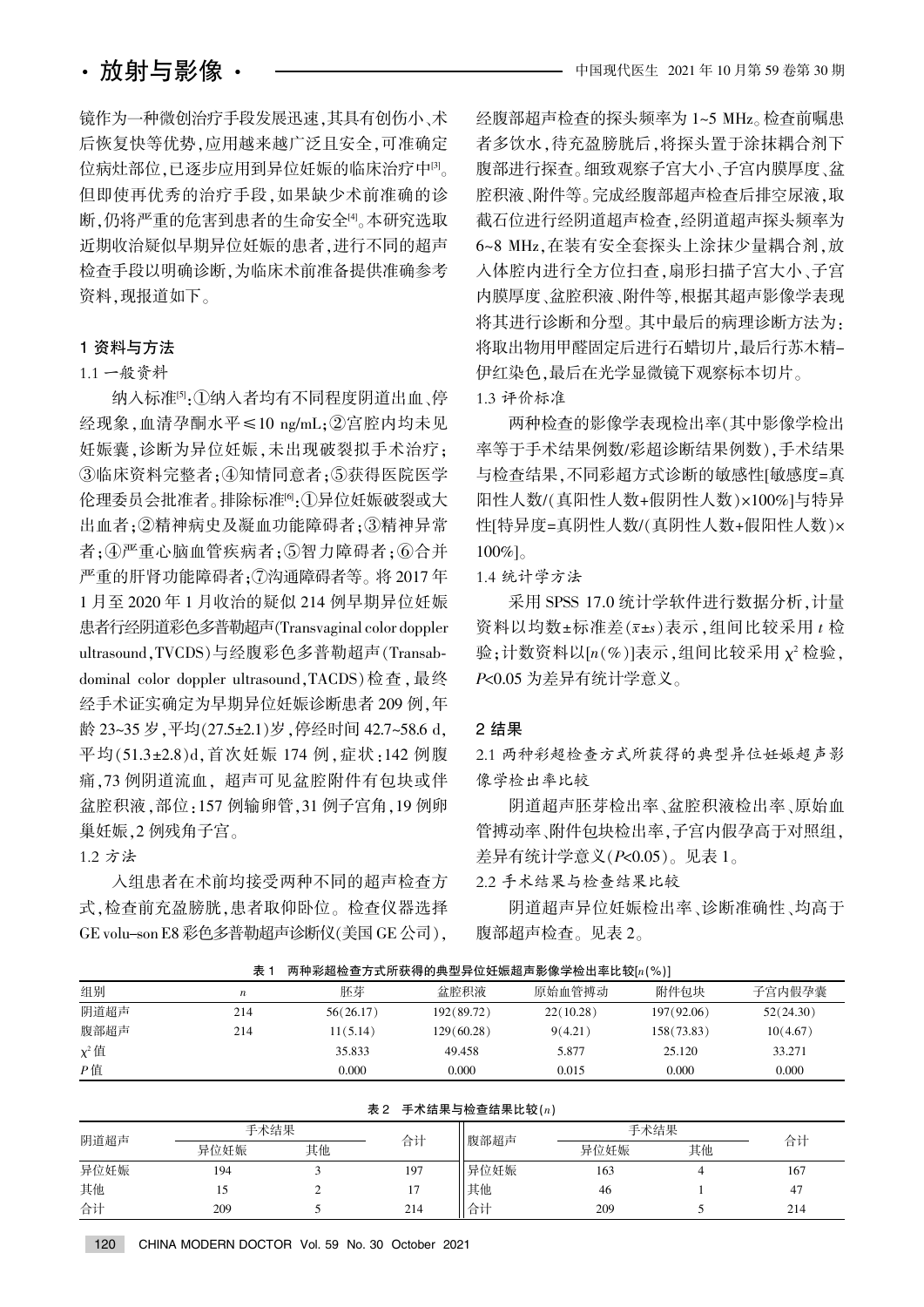2.3 不同彩超方式诊断的敏感性与特异性比较

阴道超声敏感性高于腹部超声差异, 差异有统计学 意义(P<0.05): 而阴道超声特异性、阳性预测值、阴性 预测值稍高于腹部超声,差异无统计学意义(P>0.05)。 见表 3。

| 表 3 不同彩超方式诊断的敏感性与特异性比较[%(n/N)] |  |  |
|--------------------------------|--|--|
|--------------------------------|--|--|

| 组别         | 敏感性                                                        | 特异性   | 阳性预测值 | 阴性预测值 |
|------------|------------------------------------------------------------|-------|-------|-------|
|            | 阴道超声 92.82(194/209) 11.76(2/17) 98.48(194/197) 11.76(2/17) |       |       |       |
|            | 腹部超声 77.99(163/206) 2.13(1/47) 97.60(163/167) 2.13(1/47)   |       |       |       |
| $\chi^2$ 值 | 16.188                                                     | 2.595 | 0.365 | 2.595 |
| P値         | 0.000                                                      | 0.107 | 0.456 | 0.107 |

#### 3 讨论

异位妊娠(Ectopic pregnancy,EP)是有潜在致命 危险性的妇科急症,指受精卵着床于正常着床部位以 外的妊娠。其是一种是妇科常见的急腹症之一,发病 率约为1%,其发生的部位较多,既能在腹腔,也可以 在输卵管,甚至包括在子宫残角及相应的韧带处,部分 患者甚至可以发生在剖宫产后的瘢痕处,是导致早孕 期妇女死亡的重要原因<sup>[7-8]</sup>。妇科炎症是引起异位妊娠 常见的病因之一;宫内节育器者一旦妊娠,则发生异 位妊娠机会相对增加: 输卵管发育异常会导致发生异 位妊娠:复合型口服避孕药,可影响输卵管的输送,使 受精卵异位植入致异位妊娠<sup>[9]</sup>:女性绝育术也是致异 位妊娠的原因;而流产、引产、正常妊娠分娩、有人工 流产史、剖宫产史均为引发异位妊娠的主要因素。异位 妊娠中最常见的部位为输卵管,其比例超过了90%, 而在输卵管的各个部位中,排名第一容易发生异位妊 娠的为壶腹部,其次为峡部,而其他部位,包括间质部 和伞部均为少见部位[11]。近年来,异位妊娠率呈明显 上升趋势,目前早期诊断异位妊娠主要依靠彩色多普 勒超声和血清人绒毛膜促性腺激素(Human chorionic gonadotropin, HCG), 为了保证异位妊娠者的生命安全, 对于异位妊娠的患者需要在第一时间做出处理和诊 断[12]。宫颈妊娠本病极易误诊为难免流产:残角子宫 妊娠典型症状与体征出现较晚不易在术前获得确诊: 卵巢妊娠分为原发性和继发性两种,常见的临床表现 为下腹疼痛、阴道流血和附件包块等,与输卵管妊娠 相似[13]。而超声是临床诊断输卵管妊娠最有价值的检 查方法袁超声提示部位及血流对于评估手术指征有重 要意义。对于异位妊娠,目前有很多的诊断方式,目前 公认的金标准为腹腔镜检查,但术前准备以及麻醉并 不适于用于早期的异位妊娠诊断[14]。目前在生化方面 检测的各个指标中最常用的为血清 β-HCG, 在异位

妊娠的患者中,血清 β-HCG 增长速度较快。异位妊娠 时,患者体内的血清 β- HCG 水平比宫内妊娠低,为了 更进一步的观察患者是否为异位妊娠,需要对血清 B-HCG 进行一个动态检测,其中动脉检测的时间为 48 h, 只有在符合相关动态检测的标准下,才能确定为异位 妊娠。彩色多普勒超声是一种易被患者接受和准确的 方法,目前已成为诊断异位妊娠的首选方法[15-20]。经阴 道的彩色多普勒超声,相对于腹部彩超而言,作为腔 内的彩超,其有如下优点:1其中阴道彩超的分辨率 较高,能够清晰的展示阴道内的显微结:2相对于腹 部彩超而言,其整个探头进入了盆腔气管,能够较少 的受到气体以及其他不可控因素的影响: 3 在频谱的 取样,乃至于其器官内血流的显像上更为清晰;4不 需要充盈膀胱,缩短就诊时间;5能在停经 35 d 检出 孕囊及原始心管搏动,短于腹部超声 40 d,因此阴道 超声检查可提高诊断准确率。本研究阴道超声胚芽检 出率(26.17%)高于腹部超声(5.14%), 盆腔积液检出率 (89.72%)高于腹部超声(60.28%),原始血管搏动率 (10.28%)高于腹部超声(4.21%),附件包块检出率 (92.06%)高于腹部超声(73.83%),子宫内假孕囊(24.30%) 高于对照组(4.67%),差异有统计学意义(P<0.05)。阴 道超声检查结果为异位妊娠 (真阳性)194 例, 其他 (假阴性)15 例,异位妊娠检出率 90.65%,诊断准确性 91.59%。腹部超声检查结果为异位妊娠(真阳性)163 例, 其他(假阴性) 46 例, 异位妊娠检出率 76.17%, 诊断准 确性 91.59%。阴道超声敏感性(92.82%)高于腹部超 声 $(77.99\%)$ , 差异有统计学意义 $(P< 0.05)$ 。而阴道超 声特异性(11.76%)稍高于腹部超声(2.13%), 阳性预 测值(98.48%)稍高于腹部超声(97.60%), 阴性预测值 (11.76%)稍高于腹部超声(2.13%),但差异无统计学 意义(P>0.05)。对于异位妊娠的患者而言早期通过彩 超进行诊断,能够显著减少与之对应的并发症的发生, 包括减少破裂出血,防止大出血导致的休克,也能够 给临床医师提供一个准确的诊断,有利于患者的整体 治疗。虽然经阴道彩色多普勒超声有非常多的相关优 点,但由于每位患者的生理性排卵时间段存在个体差 异,因此要求临床医生在工作中不断的提升自己,提升 诊断的准确率。

综上所述,在早期异位妊娠的诊断中,实施超声 检查具有简单、对身体伤害小、可重复性高等优势,但 是相对于经腹部超声,采用经阴道超声检查方式的典 型异位妊娠超声影像学检出率更高,诊断准确性、敏感 性与特异性更高,效果较显著。